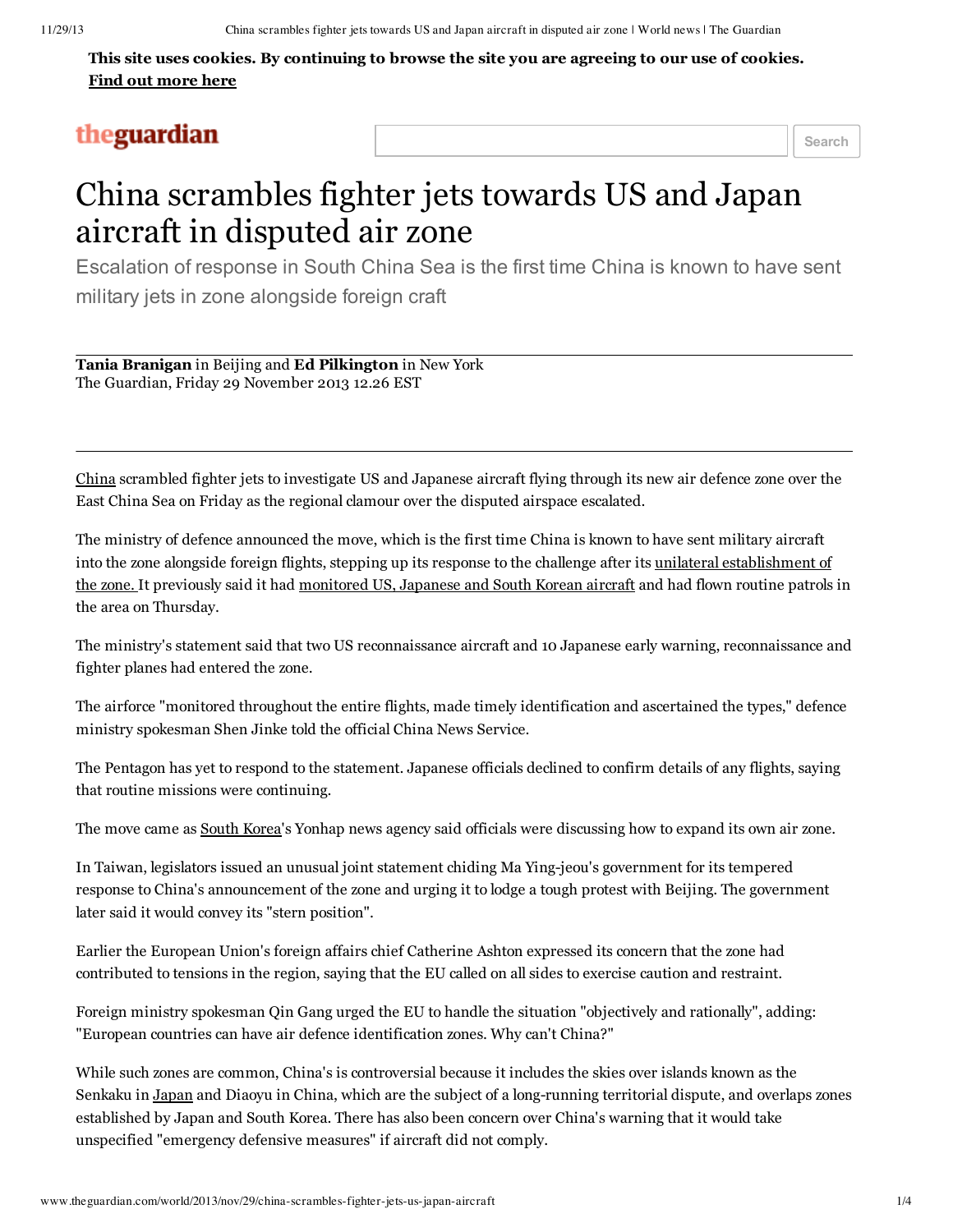#### 11/29/13 China scrambles fighter jets towards US and Japan aircraft in disputed air zone | World news | The Guardian

Taylor Fravel, an expert on regional security at the Massachusetts Institute of Technology, said establishment of the zone increased the potential for an incident in the air that could spark a larger crisis. But he said tensions might ease if China continued to clarify the nature of the zone and how it intended to deal with unidentified aircraft, especially those flying through the zone but not heading toward China.

"China has always chafed at Japan's adiz [air defence identification zone], which at some points is less than 150km from China … China probably wants to level the playing field with Japan and increase the pressure on Tokyo regarding the disputed islands," he said.

Japan does not acknowledge that ownership of the islands is disputed. The US does not have a position on their sovereignty but recognises Japan's administrative control and has said they are covered by the joint security pact.

Many analysts think China is laying down a long-term marker, but did not anticipate the forceful response it has received from the US as well as Japan.

"The Chinese government is not going to concede the substance," said June Teufel Dreyer of the University of Miami. "When circumstances are more conducive, they will try to enforce it more strictly in the future. This is a pattern we have noticed for decades."

Stephanie Kleine-Ahlbrandt, Asia-Pacific director at the US Institute of Peace, said the creation of its zone had its own momentum. "The danger in the announcement is that it empowers the People's Liberation Army, maritime agencies and netizens [internet users] to hold the government to account," she said. "Now people are transgressing the zone, they have to make it look to the domestic audience like they are serious. They have given birth to internal pressures."

Behind the immediate issues lie regional concerns about China's growing strength, Beijing's unease at Japanese prime minister Shinzo Abe's determination to strengthen his country's forces, and questions about the US presence in and commitment to the region. US vice-president Joe Biden will visit [Beijing,](http://www.theguardian.com/world/2013/nov/27/biden-beijing-china-japan-tensions) Tokyo and Seoul on a trip beginning this Sunday which is likely to be dominated by discussions of the zone.

"I think the only problem is Japan because it has taken a confrontational policy. They want clashes and to drag America into military containment against China," said Yan Xuetong, a foreign relations scholar at Tsinghua University.

"The international community has ignored the roots of this … Abe has clearly stated that his fundamental goal is to revise the constitution [under which Japan [renounces](http://www.theguardian.com/world/2013/jul/30/japan-military-capability-defence-strategy) war] and he needs security tensions to legitimise his efforts."

Tokyo's military ambitions are particularly sensitive because many in China say Japan has not adequately recognised or atoned for its brutal occupation.



#### Get the Guardian's daily US email

Our editors' picks for the day's top news and commentary delivered to your inbox each morning.

**Sign up for the daily [email](https://id.theguardian.com/email/subscribe?emailListId=1493)**

### **More from the Guardian**







Are smartphones causing a Moby compares Thom Zaha Hadid's sport Black Friday protests

What's this?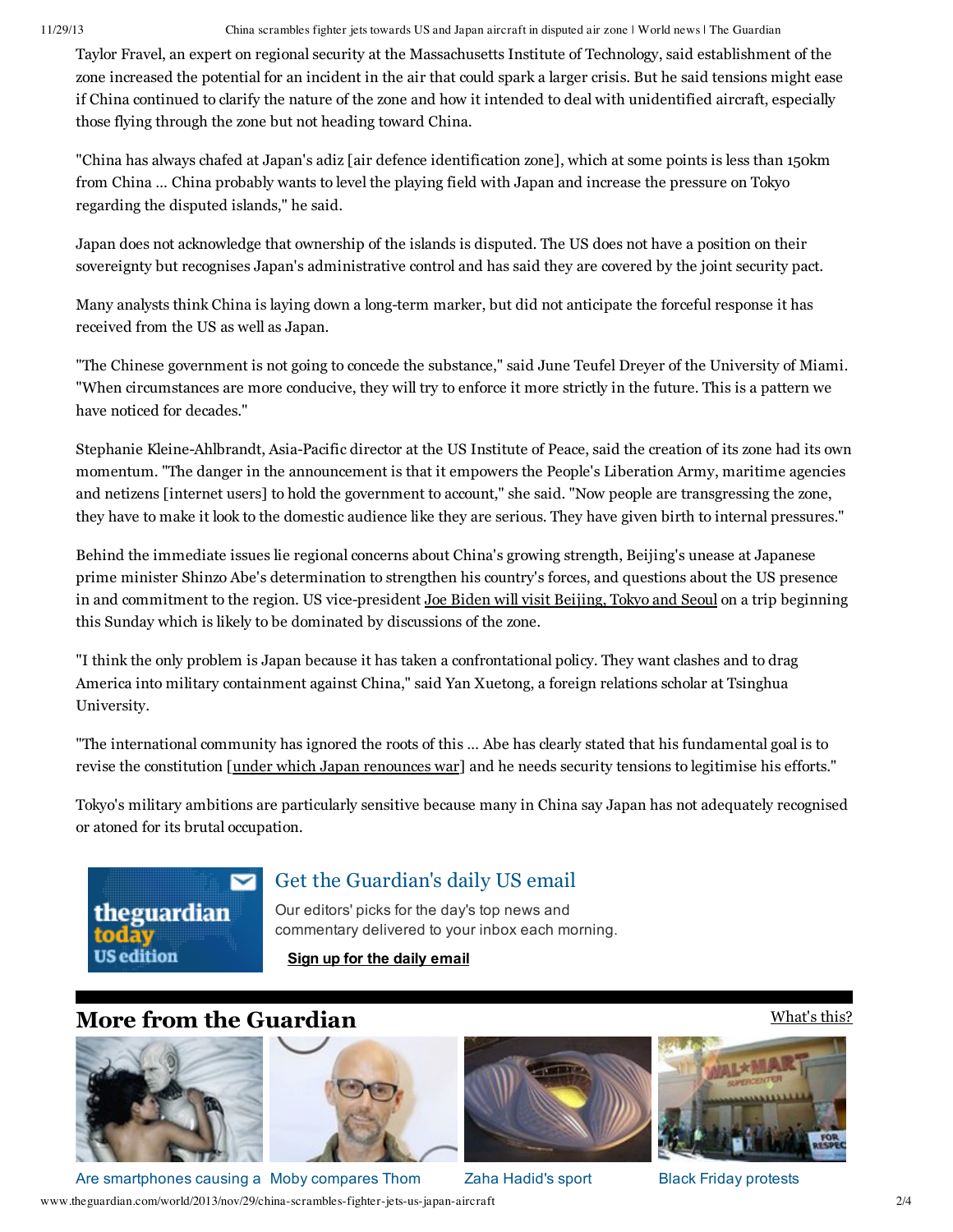11/29/13 China scrambles fighter jets towards US and Japan aircraft in disputed air zone | World news | The Guardian

bonking crisis? 26 Nov 2013

at fast trains' 27 Nov 2013

Yorke to 'an old guy yelling stadiums: 'Too big, too expensive, too much like a vagina' 28 Nov 2013

demand improved conditions from Walmart 29 Nov 2013

#### **More from around the web** *read in the web maximum what's this?*









Airships – time for another lift-off? (EDF Pulse)

A shocking retraction from a What political scientists are scientific journal on safety saying about the Iran deal of genetically modified food (Washington Post) (Reuters)

Leonardo DiCaprio's Impressive Roster of Past Girlfriends (PHOTOS) (POPSUGAR Celebrity)